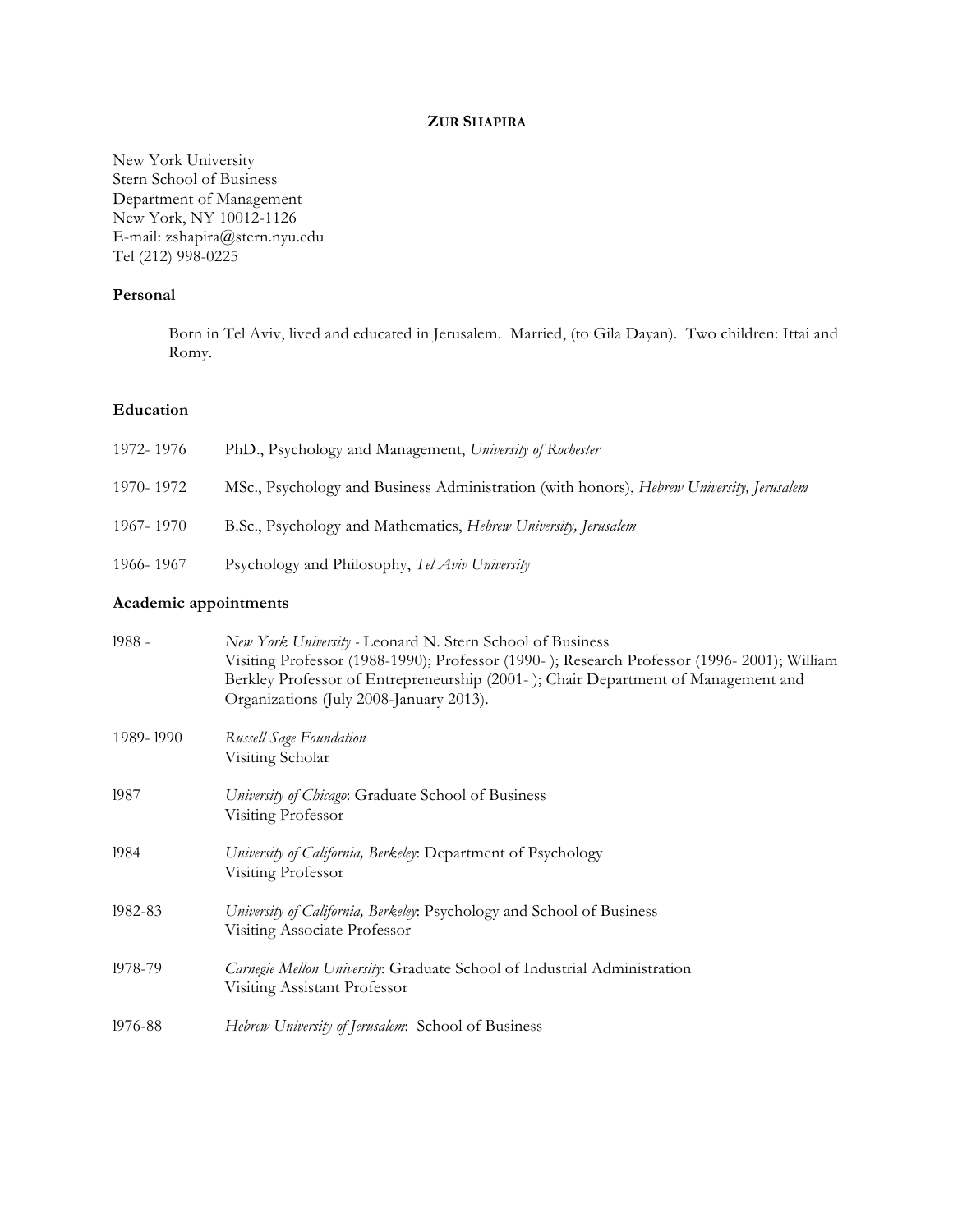#### **Publications**

### **Books**

- *Risk Taking: A Managerial Perspective*. New York: Russell Sage Foundation, 1995; Paperback edition 1997; Hebrew Edition: Tel Aviv, Tcherikover Publishers, 2000.
- *Organizational Decision Making*. (Ed.), New York: Cambridge University Press, 1997.Paperback edition 2002.
- *Technological Learning: Oversights and Foresights*. (Ed. with R. Garud and P. Nayyar), New York: Cambridge University Press. 1997. Paperback edition, 2008.
- *Organizational Cognition: Computation and interpretation*. (Ed. With T. Lant), Mahwah, NJ: Lawrence Erlbaum, 2000.
- *The Evolution of a new Industry*: *A Genealogical Approach*. 2013. (With I. Drori and S. Ellis), Stanford University Press.

## **Edited Volume**

Learning from rare events: How organizations learn (or fail to learn) from unusual experiences. 2009. Special issue of *Organization Science*, Vol. 20, No. 5. (with J. Lampel and J. Shamsie).

## **Articles and Chapters**

- Shapira, Z. & Bass, B.M. 1975. "Settling strikes in real life and simulations in North America and different regions of Europe," *Journal of Applied Psychology*, 60, 466-47l.
- Shapira, Z. 1975. "Measuring subjective probabilities by the magnitude production method, *Organizational Behavior and Human Performance*, l4, 3l4-32l.
- Shapira, Z. 1976. "A facet analysis of leadership styles," *Journal of Applied Psychology*, 6l, l36-l39.
- Shapira, Z. 1976. "Expectancy determinants of intrinsically motivated behavior," *Journal of Personality and Social Psychology*, 34, l235-l244. Reprinted in Vroom, V. & Deci, E. (1992) *Management and Motivation,* London: Penguin Books.
- Bass, B.M., Bass, R. & Shapira, Z. 1977. "Environmentalists' and business executives' attitudes and information about the nuclear power controversy," *International Journal of Environmental Studies*, l0, 79- 83.
- Shapira and Venezia, I. 1977. "On the aggregation across subjects in analyzing individual choice behavior," *Journal of Mathematical Psychology*, l6, 60-67.
- Venezia, I. & Shapira, Z. 1978. "The effects of type of forecasting model and aggregation procedure on the accuracy of managerial manpower predictions," *Behavioral Science*, 23, l87-l94.
- Shapira, Z. & Zevulun, E. 1979. "On the use of facet analysis in organizational behavior research: Some conceptual considerations and an example," *Organizational Behavior and Human Performance*, 23, 4ll-428.
- Shapira, Z. & Dunbar, R. 1980. "Testing Mintzberg's managerial role classification using an in-basket simulation," *Journal of Applied Psychology*, l980, 65, 87-95.
- Shapira, Z. & Shirom, A. 1980. "New issues in the use of behaviorally anchored rating scales: Level of analysis, the effects of incident frequency and external validation," *Journal of Applied Psychology*, 65, 5l7- 523.
- Fischhoff, B., Goitein, B. & Shapira, Z. 1981. "Subjective expected utility: A model of decision making," *Journal of the American Society for Information Science,* 32, 39l-399. Based on a paper by the same authors listed below. Reprinted in *Advances in Psychology*, Vol. l6: Decision Making under Uncertainty, New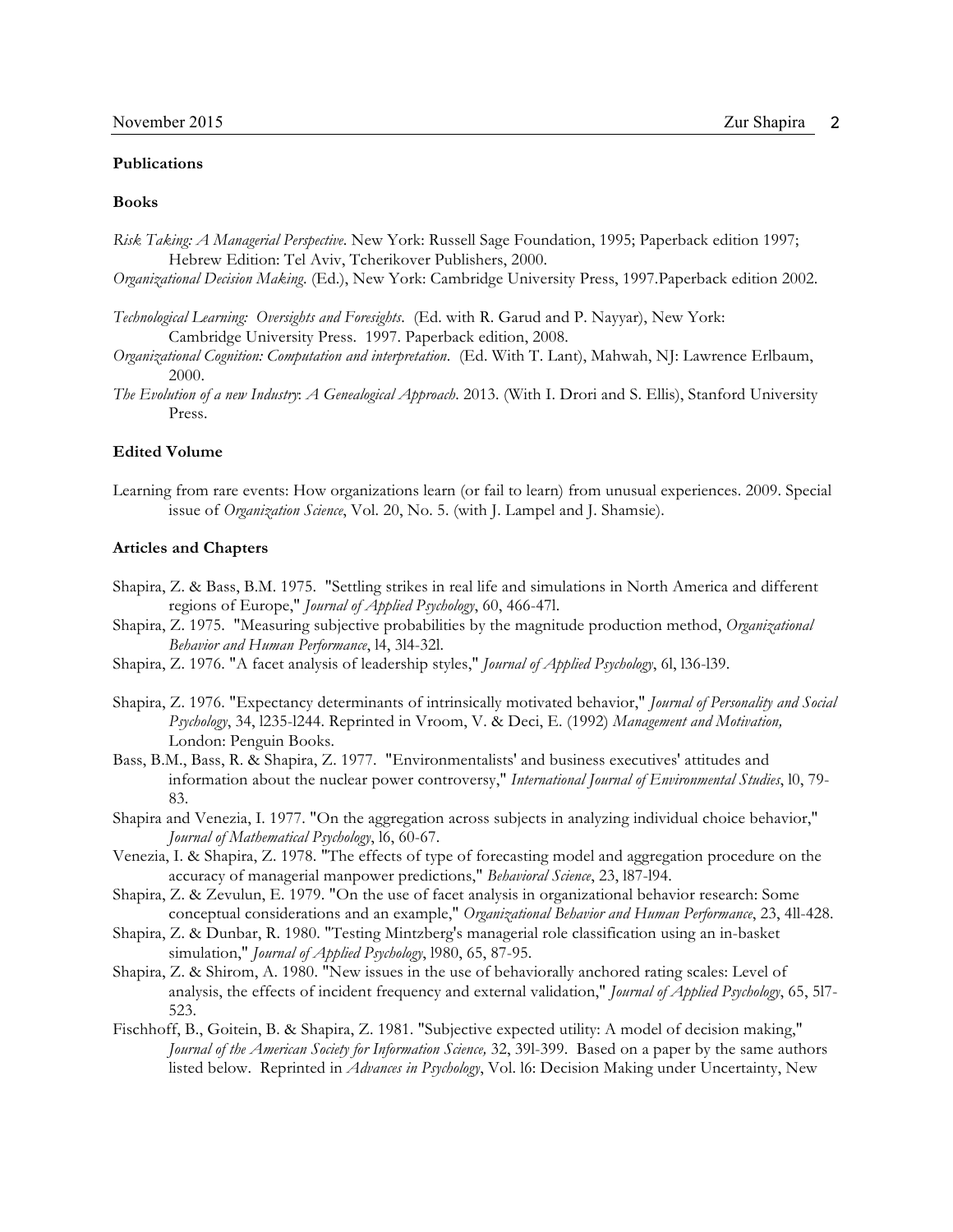- York: North Holland, l983, l83-207. Reprinted in *Procedures for evaluating multi-attribute objects*, Institute for Systems Studies, Moscow: l984 (in Russian).
- Shapira, Z. & Venezia, I. 1981. "Optional stopping on non-stationary series," *Organizational Behavior and Human Performance*, 27, 32-49.
- Shapira, Z. 1981. "Making tradeoffs between job attributes," *Organizational Behavior and Human Performance*, 28, 33l-355.
- March. J.G. & Shapira, Z. 1982. "Behavioral decision theory and organizational decision theory." In G. Ungson and D. Braunstein (Eds.), *New Directions in Decision Making*, Boston, Mass.: Kent Publishing Co. Reprinted in M. Zey (1992) *Decision Making: Alternatives to rational choice models*, Newbury Park, CA: Sage Publications.
- Shapira, Z. 1982. "Response to commentaries." In G. Ungson and D. Braunstein (Eds.), *New Directions in Decision Making*, Boston, Mass.: Kent Publishing Co.
- Fischhoff, B., Goitein, B. & Shapira, Z. 1982. "The experienced utility of expected utility approaches. In N.T. Feather (Ed.), *Expectations and Actions*, Hillsdale, N.J.: Earlbaum.
- Bass, R., Bass, B.M. & Shapira, Z. 1982*. Nuclear Site Negotiation*. San Diego, CA: University Associates.
- Shapira, Z. 1982. "Professional Use of the Stadium at the University," *Kol-Haeer*, Jerusalem, (In Hebrew).
- Brenner, M. & Shapira, Z. 1983. "Environmental uncertainty as determining merger activity." In W. Goldberg (Ed.), *Mergers: Motives, Modes, Methods*, New York: Nichols.
- Lanir, Z. & Shapira, Z. 1984. "Analysis of decisions concerning the defense of rear areas in Israel: A case study in defense decision-making." In Z. Lanir (Ed.), *Israel Security Planning in the l980s*. New York: Praeger.
- Givon, M. & Shapira, Z. 1984. "Response to rating scales: a theoretical model and its application to the number of categories problem," *Journal of Marketing Research*, 2l, 4l0-4l9.
- Shapira, Z., Cnaan, R. & Cnaan, A. 1985. "Reactions to job characteristics: evidence concerning mentally retarded workers," *American Journal of Mental Deficiency*, 90, l60-l66.
- Ilan, Y. & Shapira, Z. 1986. "The introduction and use of microcomputers by professionals in an industrial corporation." *Technological Forecasting and Social Change*, 29, l83-l94.
- Shapira, Z. 1986. "On the Value of Life," *Haaretz* (Israeli Daily Newspaper), October 2l, (In Hebrew).
- Shapira, Z. 1986. "The implications of behavioral decision theory to economics." In A.J. MacFadyen & H. MacFadyen (Eds.) *Handbook of Economic Psychology*, New York: North-Holland.
- Shapira, Z. 1987. "Preference for job attributes: Analysis of tradeoffs from present position," *Industrial Relations*, 26, l46-l57.
- March, J.G. & Shapira, Z. 1987. "Managerial perspectives on risk and risk taking," *Management Science*, 33, l404-l4l8. Reprinted in J. March (Ed.). *Decisions and Organizations*, New York: Basil Blackwell, 1988.
- Friedman, A. & Shapira, Z. 1988. "Expert and amateur inflation expectations." In S. Maital (Ed.) *Applied Behavioral Economics*. New York: New York University Press.
- Shapira, Z. & Zevulun, E. 1989. "Performance rating in organizations: a facet analysis interpretation of the multitrait-multirater approach," *Multivariate Behavioral Research*, 24, 209-232. Reprinted in *Megamot Journal of Behavioral Science,* 1991, 33, 477-491.
- Shapira, Z. 1989. "Task choice and assigned goals as determinants of task motivation and performance," *Organizational Behavior and Human Decision Processes*, 44, l4l-l65.
- Shapira, Z. & Griffith, T. 1990. "Comparing the work values of engineers with managers, production and clerical workers: A multivariate analysis," *Journal of Organizational Behavior*, 11, 281-292.
- Shapira, Z. 1990. "Decision making by Bell, Raiffa, and Tversky," *Administrative Science Quarterly*, 35, 406-4l0 (a book review).
- Shapira, Z. 1991. "Research shows whistle-blowers often blow their careers," *Stern Business Report*, Vol. 7 (2).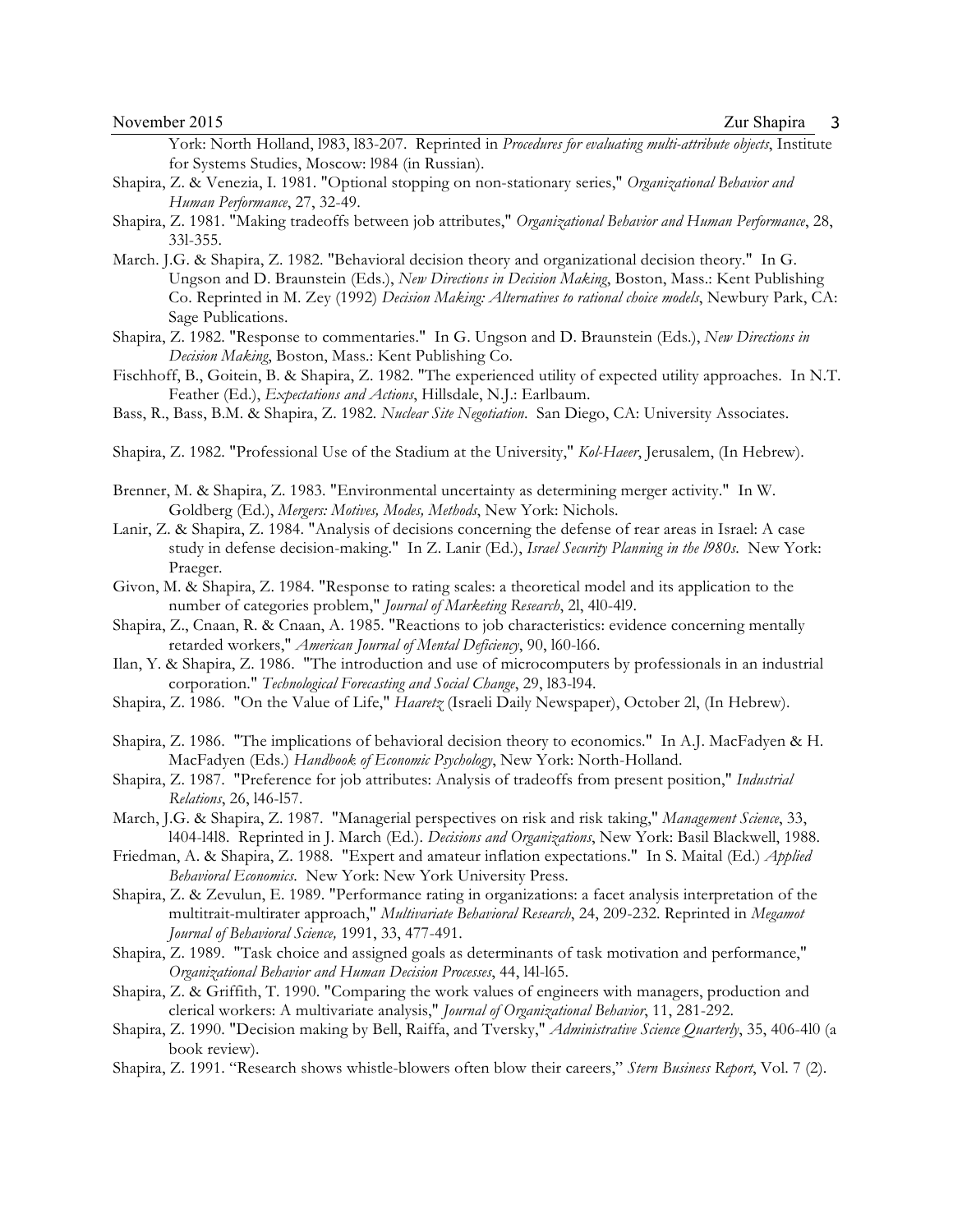- March, J. & Shapira, Z. 1992. "Variable risk preferences and the focus of attention," *Psychological Review*, 99, 172-183. Reprinted in J. March (Ed), *The pursuit of intelligence in organizations,* Cambridge, Mass.: Blackwell, 1999.
- Shapira Z. & Venezia, I. 1992. "Size and frequency of prizes as determinants of the demand for lotteries." *Organizational Behavior and Human Decision Processes*, 52, 307-318.
- Shapira, Z. 1993."Risk sharing incentive contracts: On setting compensation policy for expatriate professionals in a foreign operation." In Y. Aharoni (Ed.) *Coalitions and Competition: Globalization of Professional Services*. London, Routledge.
- Shapira, Z. & Venezia, I. 1993. "The structure of prizes in lotteries and their effect on demand: Theory and empirical evidence from Israel's state lotteries. *Economics Quarterly*, 40, 215-227, (in Hebrew).
- Shapira, Z. 1993. "Ambiguity and risk taking in organizations." *Journal of Risk and Uncertainty*, 7, 89-94. Reprinted in C. Camerer & H. Kunreuther (Eds.) *Making Decisions about Liability and Insurance* Boston: Kluwer.
- Shapira, Z. 1994. "Externalities, selection processes and managerial risk taking," In J. Baum and J. Singh (Eds.) *Evolutionary Dynamics of Organizations*. New York: Oxford University Press.
- Lampel, J. & Shapira, Z. 1995. "Data scarcity and the limits of falsification in strategic management," *Advances in Strategic Management*, 11A, 113-150.
- Shapira, Z. 1996. "Introduction and Overview." In Z. Shapira (Ed.) *Organizational Decision Making*. New York: Cambridge University Press.
- Garud, R. and Shapira, Z. 1996. "Aligning the residuals: Risk, return, responsibility and authority." In Z. Shapira (Ed.) *Organizational Decision Making*. New York: Cambridge University Press.
- Shapira, Z. 1996. "The Power of the old lady." *Haaretz* (Israel Daily Newspaper), July 30. (In Hebrew).
- Garud, R., Nayyar, P., and Shapira, Z. 1997. "Technological innovation, oversights, and foresights: An overview". In R. Garud, P. Nayyar, and Z. Shapira (Eds.) *Technological Innovation: Oversights, and Foresights*. New York: Cambridge University Press.
- Garud, R., Nayyar, P., and Shapira, Z. 1997. "Technological choices and the inevitability of errors." In R. Garud, P. Nayyar, and Z. Shapira (Eds.) *Technological Innovation: Oversights, and Foresights*. New York: Cambridge University Press.
- Garud, R., Nayyar, P., and Shapira, Z. 1997. "Beating the odds: Toward a theory of technological innovation." In R. Garud, P. Nayyar, and Z. Shapira (Eds.) Technological *Innovation: Oversights, and Foresights*. New York: Cambridge University Press.

Shapira, Z. & Berndt, D. 1997. "Managing grand scale engineering projects: A risk taking perspective." *Research in Organizational Behavior*, 19, 303-360. Reprinted in Flyvbjerg, Bent, (ed.), 2014. *Megaproject Planning and Management: Essential Readings*. MA: Edward Elgar (UK: Cheltenham and Northampton).

- Shapira, Z. 1997. "Madness and decision making," *Sefarim,* October 19, (In Hebrew).
- Shapira, Z. 1997. "Strategic risk: A longitudinal-ordinal analysis." *Journal of Behavioral Decision Making,* 10, 361- 363. (book review).
- Shapira, Z. 1998. "Prescriptive models in organizational decision making." In J. Halpern & R. Stern (eds.) *Debating Rationality: Non-rational Elements in Organizational Decision Making*. Cornell University: ILR Press,
- Venezia, I., Galai, D. & Shapira, Z. 1999. "Exclusive vs. independent agents: A separating equilibrium approach." *Journal of Economic Behavior and Organization*, 40, 443-456.
- Shapira, Z. & Venezia, I. 1999 "Experimental tests of self selection and screening in insurance decisions." *Geneva Papers on Risk and Insurance Theory*, 24, 139-158.
- Lant, T. & Shapira, Z. 2000. "Foundations of research on organizational cognition". In T. Lant & Z. Shapira (Eds.). *Organizational Cognition: Computation and interpretation*. Mahwah, NJ. Lawrence Erlbaum.
- Lant, T. & Shapira, Z. 2000. "New research directions on organizational cognition". In T. Lant & Z. Shapira (Eds.). *Organizational Cognition: Computation and interpretation*. Mahwah, NJ. Lawrence Erlbaum.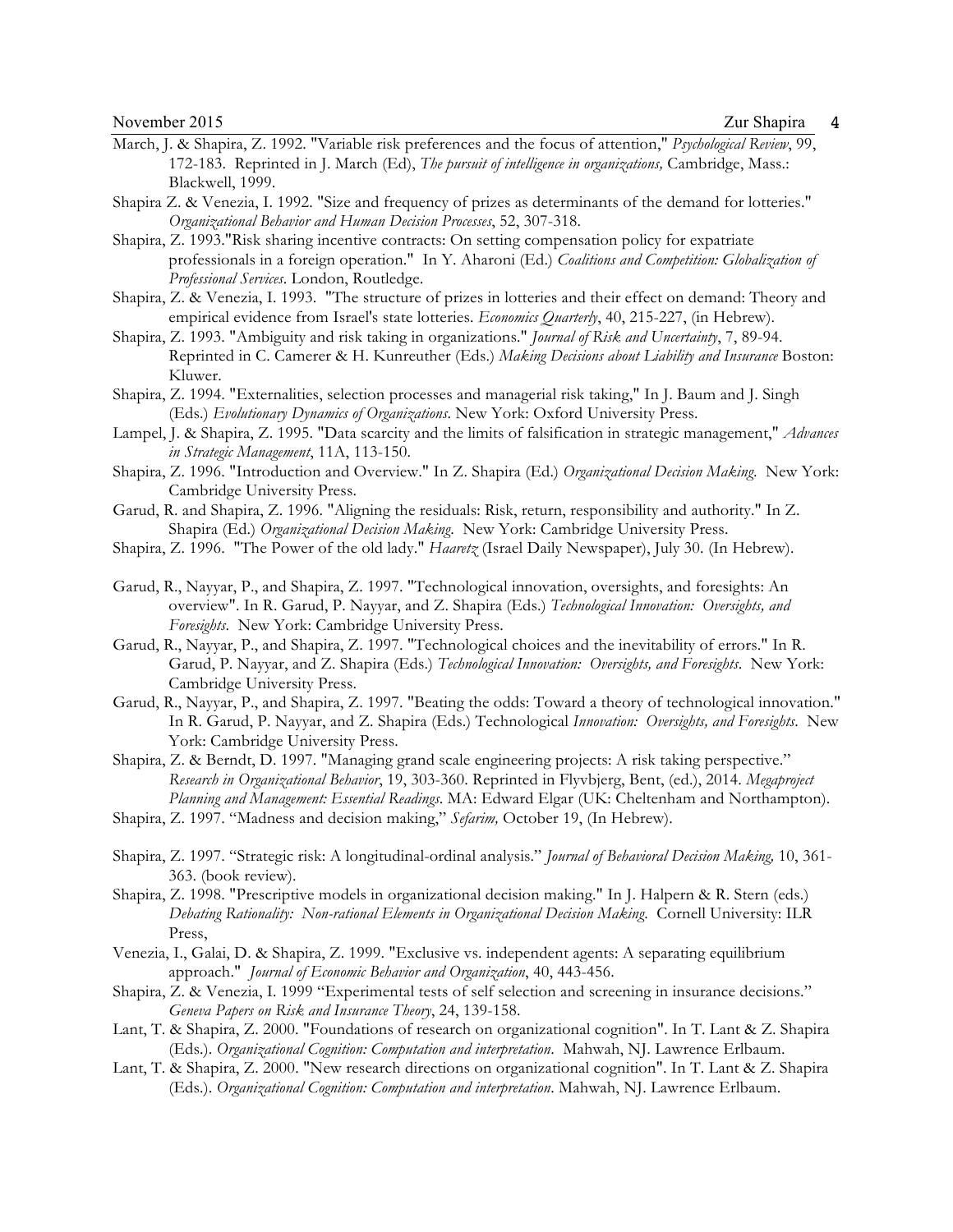- Garud, R., Nayyar, P., and Shapira, Z. 2000. "Technological choices, new products and the inevitability of errors." In A. Bloch et D. Manceau (Eds.) *De L'idee Au Marche: Processus d'innovation et lancement de produis nouveaux*. Paris: Vuibert.
- Shapira, Z. 2000 "Governance in organizations; A cognitive perspective". *Journal of Management and Governance*, 4, 53-67.
- Seshadri, S. & Shapira, Z. 2001. "Managerial allocation of time and effort: The effects of interruptions." *Management Science*, 47, 647-662.
- Shapira, Z. & Venezia, I. 2001. "Patterns of behavior of professionally managed and independent investors." *Journal of Banking and Finance*, 25, 1573-1587.
- Lampel, J. & Shapira, Z. 2001. "Judgmental errors, interactive norms and the difficulty of detecting strategic surprises." *Organization Science*, 12, 599-611.
- Porac, J. & Shapira, Z. 2001. "On minds, environments, and the scissors of rational behavior." *Journal of Management and Governance*, 5, 206-212.
- Lampel, J. & Shapira, Z. 2002. "Sneak attacks: Guarding against strategic surprises." *Stern Business* Spring/Summer, 6-13.
- Venezia, I. & Shapira, Z. 2002, "Comparative exploration of behavior and profitability of professionally managed and independent investors." *Economics Quarterly*, 49, 266-283. (In Hebrew).
- Seshadri, S. & Shapira, Z. 2002. "The role of adaptation and targets in organizational learning". In M. Augier & J. March, (eds.), *Economics of Change, Choice, and Structure: Essays in the Memory of Richard M. Cyert*. Cheltenham, UK: Edward Elgar Publishing, Ltd.
- Shapira, Z. 2003. "On rigor and relevance: Some comments on the contribution of James March to the psychology of choice." In E. Godelier (Ed.) *James March Ou L'Itineraire D'Un Esprit Libre.* Paris: Hermes.
- Seshadri, S. & Shapira, Z. 2003. "The flow of ideas and timing of evaluation as determinants of knowledge creation." *Industrial and Corporate Change*, 12, 1099-1124.
- Miller, K. & Shapira, Z. 2004. "An empirical test of heuristics and biases affecting real option valuation." *Strategic Management Journal*, 25, 269-284.
- Seshadri, S., Shapira, Z. & Tucci, C. 2004. "Venture capital investing and the Calcutta Auction." In A. Ginsberg and I. Hasan, (Eds.) *New ventures investment: Choices and consequences* .New York: Elsevier.
- Buljan, A. & Shapira, Z. 2005. "Attention to production schedule and safety as determinants of risk taking in NASA's decision to launch the Columbia Shuttle." In M. Farjoun & W. Starbuck (Eds). *Management lessons from the Columbia Shuttle.* Cambridge, Mass: Blackwell*.*
- Venezia, I. & Shapira, Z. 2007. "On the behavioral differences between professional and amateur investors after the weekend." *Journal of Banking and Finance*, 31, 1417-1426.
- Lant, T. & Shapira, Z. 2008. "Managerial reasoning about aspirations and expectations." *Journal of Economic Behavior and Organizations*, 66, 60-73.
- Shapira, Z. & Venezia, I. 2008. "On the preference for Full-Coverage policies: Why do people buy too much insurance?" *Journal of Economic Psychology*, 29, 747-761.
- Shapira, Z. 2008. "Behavioral decision theory and organizational decision making." In G. Hodgkinson & W. Starbuck (eds.) *Handbook of organizational decision making*. Oxford University Press.
- Shapira, Z. & Venezia, I. 2008. "Paying a premium: Why do consumers buy too much insurance?" *Stern Business*, Spring/Summer, 36-39.
- Shapira, Z. 2008. "Understanding theories of organizational action: Introductory essay." In J. G. March (Ed.), *Understanding organizations*. Stanford, CA.: Stanford University Press.
- Denrell, J. & Z. Shapira. 2009. "Performance Sampling and Bimodal Duration Dependence." *Journal of Mathematical Sociology*, 33, 38-63.
- Lampel, J., Shamsie, J. & Shapira, Z. 2009. "Experiencing the improbable: Rare events and organizational learning." *Organization Science*, 20, 835-845.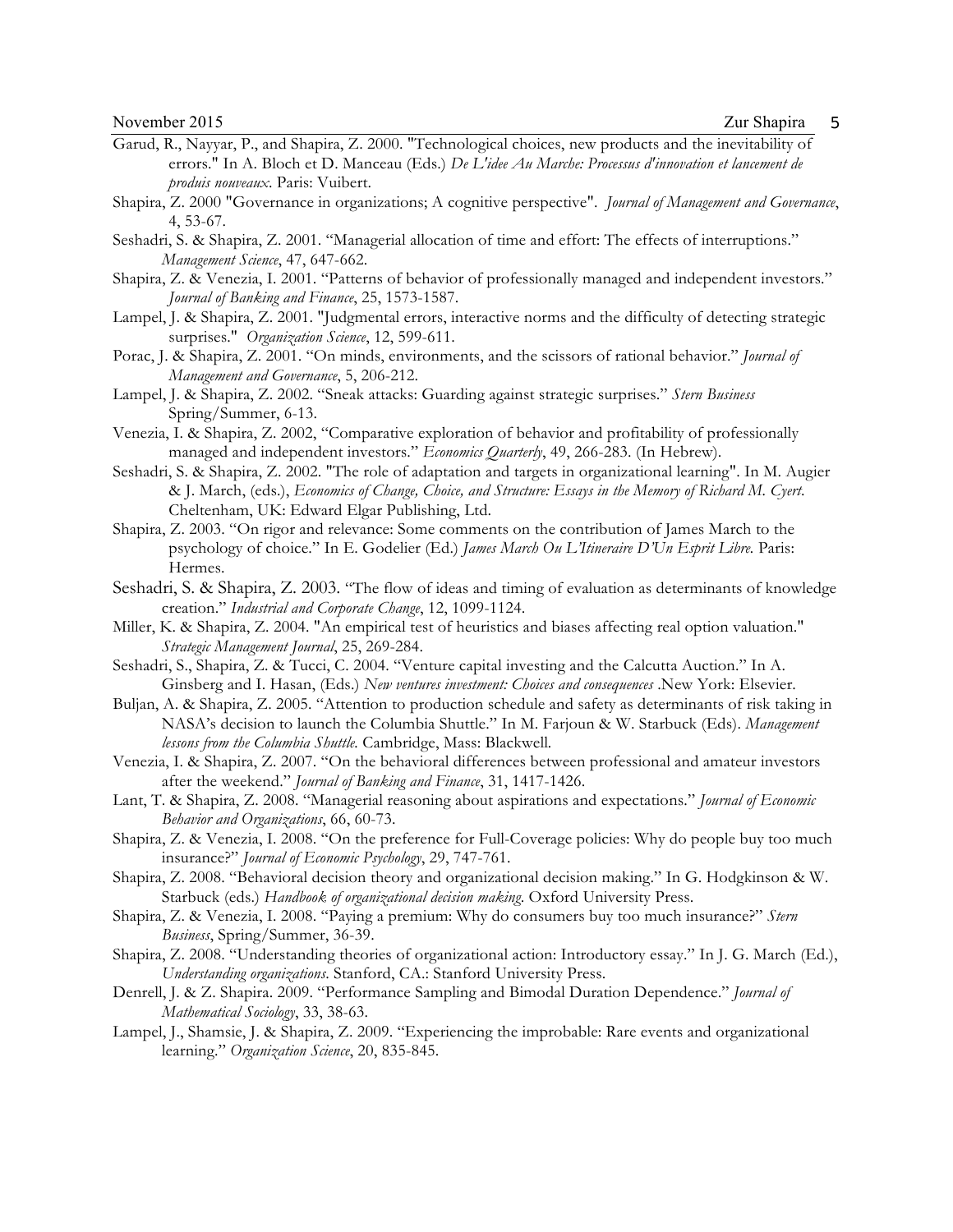- Dushnitsky, G. & Z. Shapira. 2010. "Entrepreneurial finance meets organizational reality: Comparing investment practices by corporate and independent venture capitalists." *Strategic Management Journal, 31,* 990-1017.
- Venezia, I., Nashikar, A. & Shapira, Z. 2011. "Firm Specific and Macro Herding by Professional and Amateur Investors and their Effects on Market Volatility." *Journal of Banking and Finance*. 35, 1599-1609.
- Fang, C., Carp, S. & Shapira, Z. 2011. "Prior divergence: Do researchers and participants share the same prior probability distributions?" *Cognitive Science*, 35, 744-762.
- Shapira, Z. 2011. "I've got a theory paper; Do you? Conceptual, empirical and theoretical contributions to knowledge in the organizational sciences." *Organization Science*, 22, 1312-1321.
- Chakravarti, A., Fang, C. & Z. Shapira, 2011. "Detecting and Reacting to Change: The Effect of Exposure to Narrow Categorizations." *Journal of Experimental Psychology: Learning, Memory and Cognition*, 37, 1563- 1570.
- Shapira, Z. 2011. "The Atlantic divide: American and European Approaches to Strategy Research.**"** *Organization Science*, 22, 1653-1654.
- Boyle, M. & Z. Shapira, 2012. "The peril of betting to win: Aspiration and survival in *Jeopardy*! Tournament of champions." *Organization Science*, 23, 1100-1113.
- Seshadri, S. & Z. Shapira, 2012. "Aspects of garbage can processes: Temporal order and the role of expediting." *Research in the Sociology of Organizations*, 36, 147-172.
- Cattani, G., Dunbar, R. & Z. Shapira, 2013. "Value creation and knowledge loss: The case of Cremonese stringed instruments." *Organization Science*, 24, 813-830.
- Carp, S. & Z. Shapira, 2013. "Heuristics and biases." *Palgrave Encyclopedia of Strategic Management*, EMS0311.
- Rosen Schwarz, G. & Z. Shapira, 2014. "Prospect theory." *Palgrave Encyclopedia of Strategic Management*, EMS0365.
- Chinander Dye, K., Eggers, J.P. & Z. Shapira, 2014. "Tradeoffs in a Tempest: Stakeholder influence on Hurricane Evacuation Decision Making." *Organization Science,* 25, 1009-1025.
- Shapira, Z. & M. Shaver, 2014. "Confounding changes in averages with marginal effects: How anchoring can destroy economic value in strategic investment decisions." *Strategic Management Journal*, 35, 1414-1426.
- Ellis, S., Aharonson, B. Drori, I & Shapira, Z. 2016. "Imprinting through inheritance: A multi-genealogical study of entrepreneurial proclivity." *Academy of Management Journal, in press.*
- Park, F. & Shapira, Z**.** 2016a. "Risk and uncertainty." *Palgrave Encyclopedia of Strategic Management.* In press. Park, F. & Shapira, Z**.** 2016b. "Risk taking." *Palgrave Encyclopedia of Strategic Management.* In press.

### **Papers under review**

- Ref. O. & Z. Shapira (Dec. 2014). "Performance Feedback and Shifts in Focus of Attention: The Case of Product Geographic Diversification."
- Rosen-Schwarz, G., Fiegenbaum, A. & Z. Shapira (2013). "Slack, environmental munificence and dynamism and performance feedback as determinants of R&D search intensity."
- Cattani, G., Dunbar, R. & Shapira, Z. (Nov. 2014). "Family commitment to craftsmanship: The differentiation strategy of Steinway & Sons."

## **Working Papers**

- Seshadri, S., Shapira, Z. & C. Tucci, (Nov. 2015). "Are flatter organizations more innovative? Hierarchical depth and the importance of R&D ideas."
- Conley, C. & Z. Shapira (March, 2013). "Perception of price movement and prediction of future stock prices: An experimental analysis."
- Galai, D. & Z. Shapira (March, 2015). "The effect of possible litigation and potential bonuses on the behavior of corporate directors: A conceptual analysis."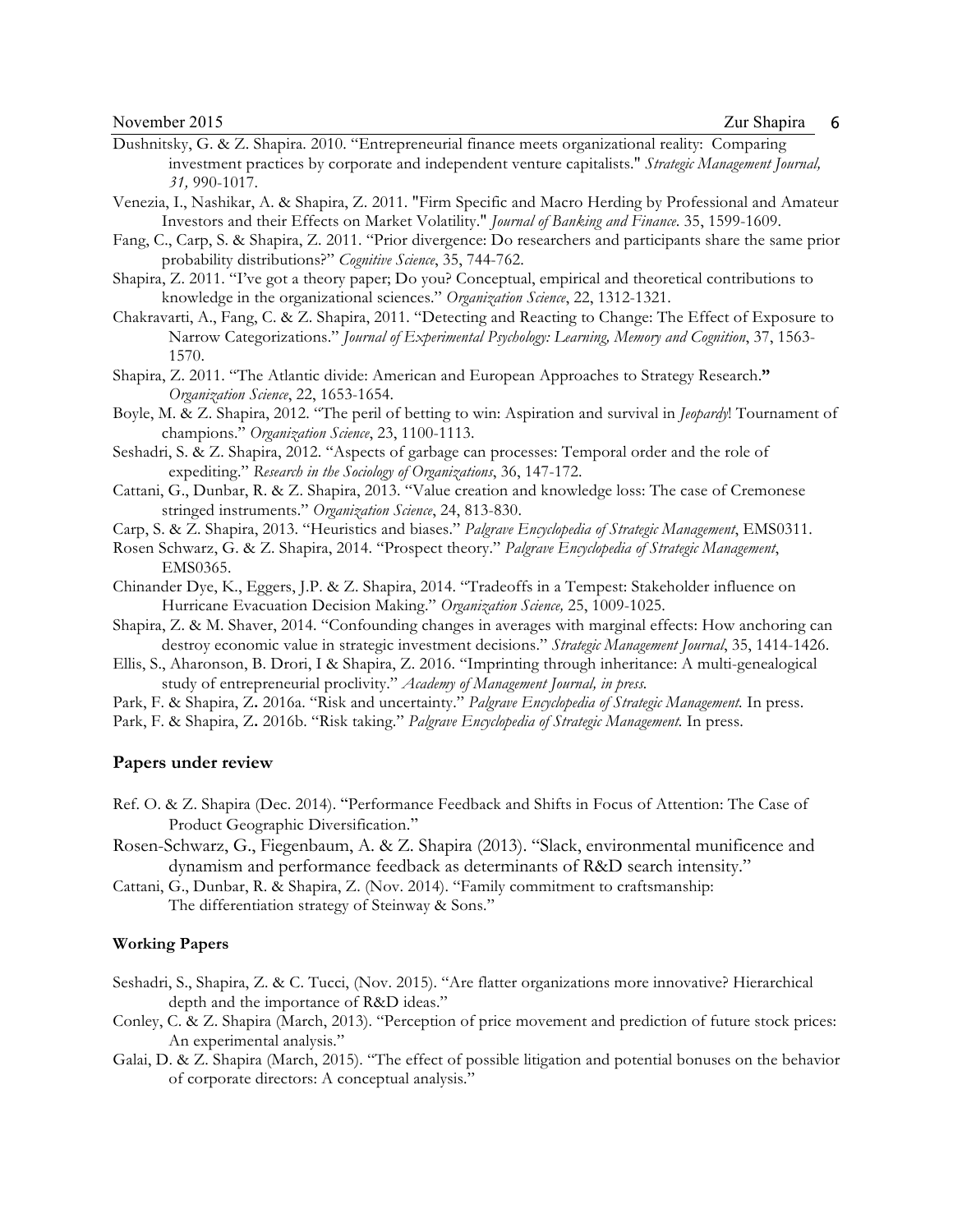Kim, J., Yang, Jae-Suk, & Z. Shapira (Sept. 2015). "Long term performance decline due to exploration when selection by the organizational code is inaccurate."

## **Cases**

- Shapira, Z. Maini, A. & May, C. 1997 (revised 2006). "*MAWACS-The deal of the century.*" Daimler Benz Publishing.
- Shapira, Z. 1999, "*Talia Technology and the Retinal Thickness Analyzer.*" NYU: Berkley Center for Entrepreneurial Studies.

#### **PROFESSIONAL ACTIVITIES**

## **Honors and Awards**

Editor in Chief, *Organization Science,* 2014*-* Member of the Advisory Board, Special SMS Conference, Tel Aviv, Israel, March 2014. Member of the Advisory Board, Israel Strategy Conference, 2007- Visiting scholar, Indian School of Business, Hyderabad, India. Nov. 2013. Visiting Professor, Tilburg University, The Netherlands, May 2012 Visiting Professor, University of new South Wales, Sydney, Australia, March 2012. Visiting Professor, University of Lille 1, France, Summer 2009. Distinguished Paper Award, Business and Policy Division, Academy of Management, Anaheim, CA., 2008. Best paper award, Israel Strategy Conference, December 2007. Hong Kong University of Science and Technology, Visiting Scholar, September 2006. Executive programs, Stern School of Business: Excellence in teaching award, June 2006. Executive programs, Stern School of Business: Excellence in teaching award, June 2004. William Berkley Professor of Entrepreneurship, Stern School of Business, New York Univ., Sept. 2001- Rockefeller Foundation's Study Center (Bellagio, Italy), Visiting Scholar, Summer 2000. American Psychological Society, Fellow, (Elected 1998). Russell Sage Foundation, visiting scholar, 1989-90. International Institute of Management, Berlin, Research Fellow: l976 and l977. Harry Truman Institute, Jerusalem. Research Fellow: l977-l980. Levy Eshkol Institute of Economics, Social and Political Research, Jerusalem, Research Fellow, l976-78. American Psychological Association, Division of Industrial/Organizational Psychology, Best Dissertation Award Competition (Runner up) 1976. Center of Creative Leadership, Greensboro, North Carolina, Summer Fellow, l974.

#### **Grants**

Kauffman Foundation: "Harnessing the entrepreneurial spirit: Investment in technology-based entrepreneurial ventures and subsequent corporate performance." With G. Dushnitsky. 2008-2009.

- Kauffman Foundation: "Assessing the economic impact of social ventures." With A. Prado and J. Robinson, 2005-06.
- Kauffman Foundation: "Entrepreneurial spin-offs: A comparative analysis of firm evolution within a hightech industry," 2005-06.
- Citicorp Behavioral Research Council: "Decision targets in organizations," 1995-96.

Salomon Center, NYU: "Targets and traders' behavior," 1993-94.

Giblin Fellowship, NYU: "Risk taking and responsibility in organizational decision making," 1992-93.

Center for Japan - US Business and Economics studies: NEC Faculty Fellowship: "The effects of incentives on innovative technology," 1991-92.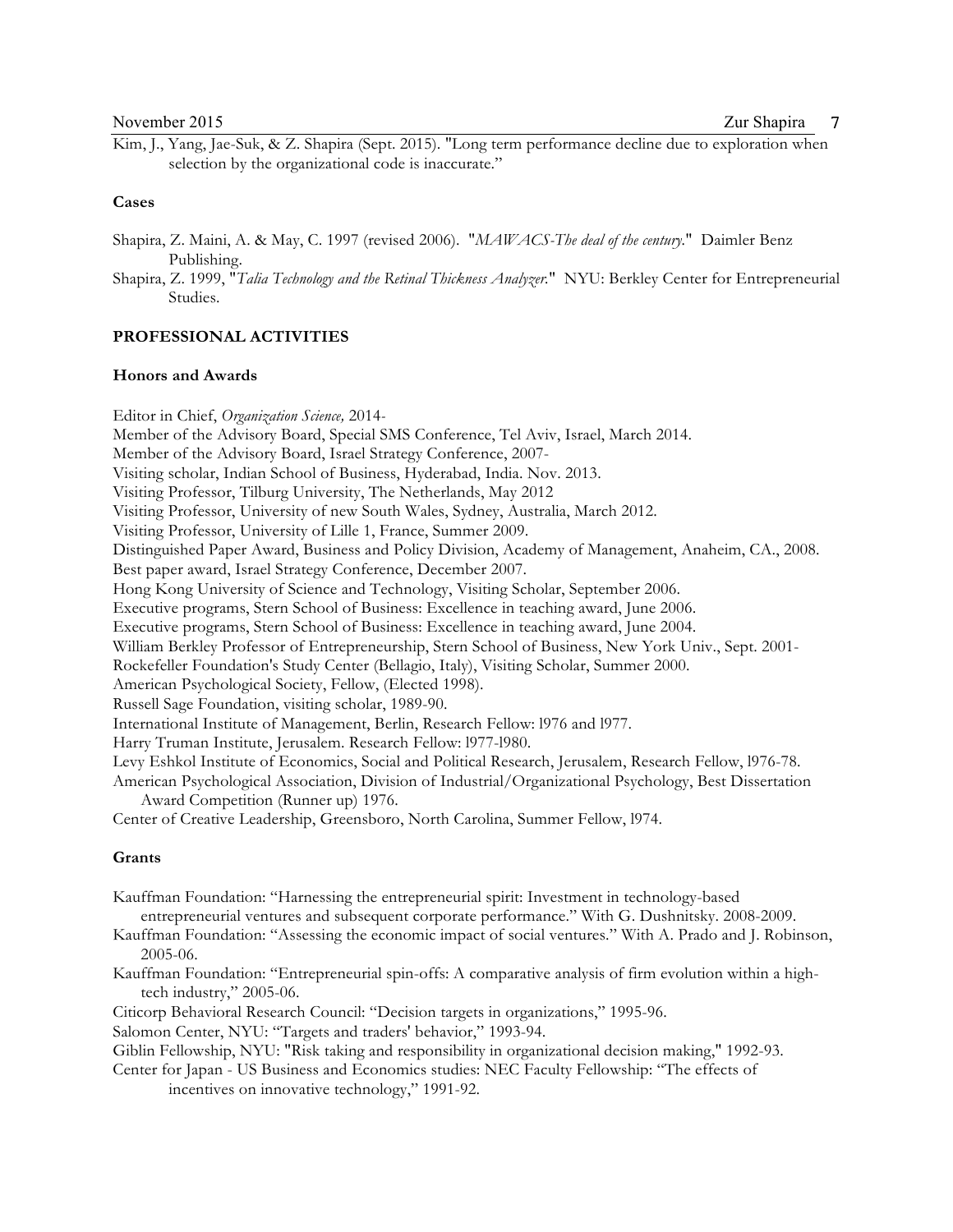### November 2015 **Zur Shapira 8**

Center for Entrepreneurial Studies: "Technological foresights and oversights," 1990-91. Israel's Authority on Research and Development: "The diffusion of microcomputers," l986-88. Russell Sage Foundation, New York: "Managerial risk taking," l984-86. Harry Truman Institute: "Cross-cultural differences in work attitudes and behavior," 1982-84.

## **Boards and Committees**

Chair of the Search Committee for electing the new Editor in Chief of *Organization Science*, March 2009. Center for Experimental Social Science, NYU, member of the board of directors, 2001- Bezalel Academy of Arts, Jerusalem, Member of the Board of Governors, l988-1992. Swedish School of Economics in Helsinki, Member of the International Committee for Selecting the Director of the Research Institute, February l988. Israel Management Center, Member of the Committee on Human Resources, l987-89. Foreign Ministry, State of Israel. Member of the committee for selecting the Labor Relations Attaché to the U. S., 1982.

Council of Academic Manpower, State of Israel, Member, l977. Work and Welfare Research Institute, Jerusalem, Member of the Board of Governors, l976-l988.

## **Editorial Boards**

| $2014-$   | Organization Science, Editor in Chief                |
|-----------|------------------------------------------------------|
| 2007-2013 | Organization Science, Senior Editor                  |
| 1992-2008 | Journal of Behavioral Decision Making                |
| 2001-2007 | Organizational Behavior and Human Decision Processes |
| 2000-2006 | Journal of Management and Governance                 |
| 1990-2002 | Multivariate Behavioral Research                     |
| 1987-1997 | Human Performance                                    |

**Colloquia**(multiple presentations at several of these universities)*:*

 University of Arizona; Baruch College; Ben Gurion University; British Columbia; California at Berkeley; California at Irvine; UCLA; Carnegie-Mellon; City University, London, England; Chicago; Colorado at Boulder; Cornell; Dartmouth College; Duke; EPFL (Lausanne), ESCP (Paris); Luigi Bocconi, Milano; Harvard; Hebrew University; Hong Kong University of Science and Technology; Illinois; INSEAD (both in Fontainbleau and in Singapore); Maryland; Michigan; Minnesota; MIT; McGill; North Carolina; Northwestern; Rutgers; RPI; Stockholm School of Economics; SUNY at Binghamton; SUNY at Stony Brook; Swedish School of Economics in Helsinki; Oregon; Pennsylvania; Poitier (France); Princeton; Rochester; Technion at Haifa; Tel Aviv; Texas at Dallas; Tilburg University; Toronto; Tulane; University of New South Wales, Sydney; University of Washington at Seattle; Washington University at St. Louis; Yale university.

## **Keynote addresses**

June 2015: Vienna Strategy conference. February 2014: BYU-University of Utah Winter Strategy conference. April 2010: Conference Board of Canada, Toronto. March 2008: Young Lions association of New York. December 2007: First Israel Strategy Conference. April 2002: CNH Capital, Chicago. Oct 2001: University of Poitiers, France.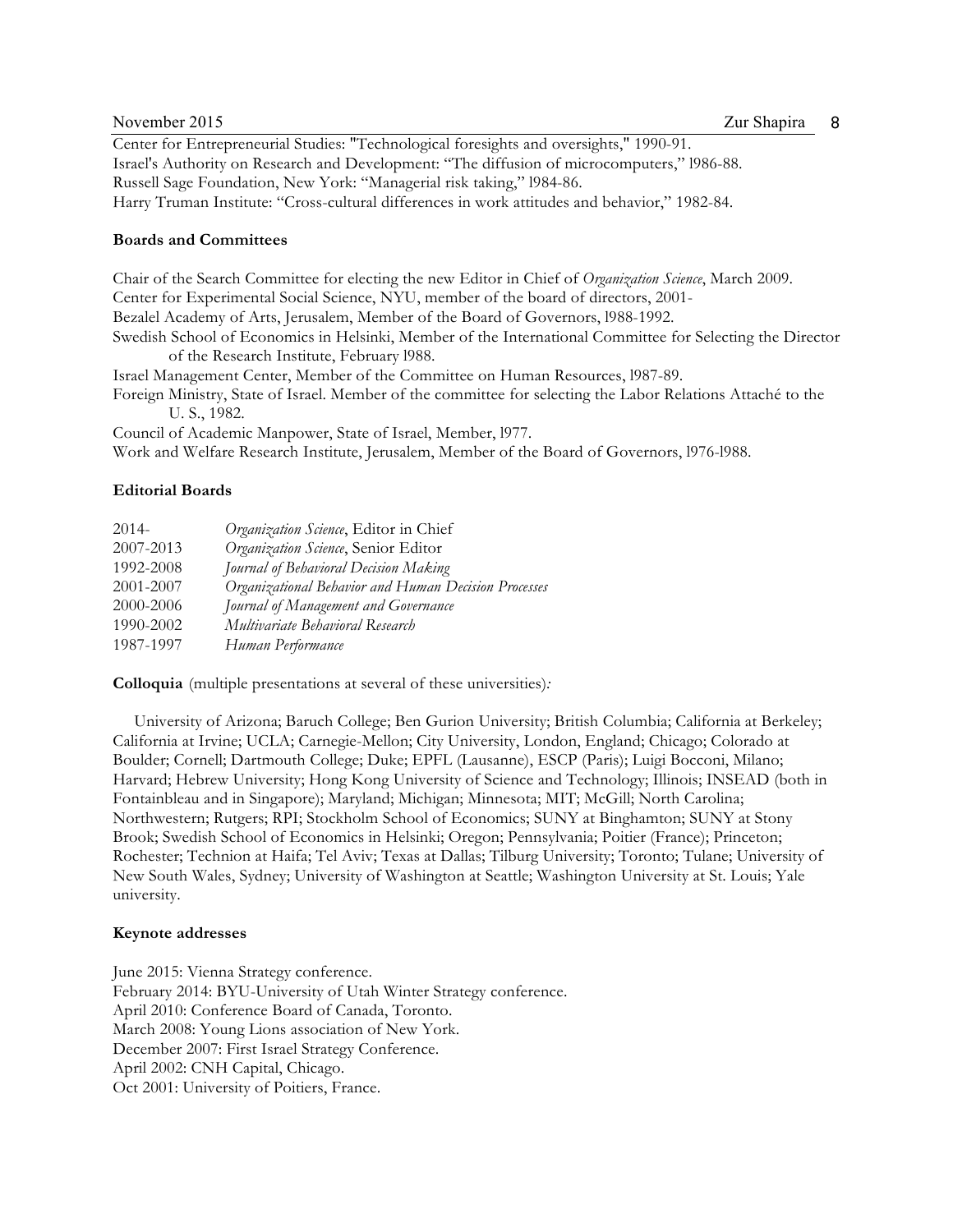Nov 2000: Conference Board of Canada, Featured speaker. Ottawa, Ontario May 2000: AON Insurance Company, New York. Jan 2000: Center for the study of Financial Innovation, London, England Sept 1998: The CIGNA Corporation: New Dimensions of Business Risk, Colorado Springs. May 1998: Arthur Andersen, Annual Partners Meeting, Orlando, FL.

## **Media appearances and quotations**

*Forbes Magazine*: "Talent management at mid-size private companies." March 27, 2013. *Huffington Post:* "liability of leading and risk taking." October 13, 2011. *Wall Street Journal*: "Don't buy too much insurance!" October 8, 2011. *TheMarker*: "The growing income gaps can lead to Israel's decline." January 2, 2011. *TheMarker Magazine*: "Hierarchy is not always bad (for innovation)." October 2010. *Seattle Times:*" Staying calm when the market gets anxious." March 27, 2007. *Realtor Magazine*: "Calculated risk." August 1, 2006. *National Public Radio*, Day to Day: "Risk taking," March 3, 2006. *NBC Today Show*: "Lessons learned from Game Show Contestants," March 10, 2006. *KLO Radio*, Salt Lake City: "Risk taking in business today." January 24, 2006. *Wall Street Journal*, January 12, 2006. "Why game shows have economists glued to their TVs." *Inc. Magazine*, May 2003. "Risk Management for Risky Times." *Haaretz,* July 2002. "Investor behavior." CNBC, May 1998. "Psychology and the market" *BBC worldwide TV*. March 1998. "The Dow at 10,000." Several appearances on *Kol Israel*, Israel National Radio Various citations in the *Institutional Investor, Haaretz, Maariv, Yediot Achronot* and more.

# **Miscellaneous Professional Activities**

Member of the Organizing Committee, Medici Summer School, Firenze, Italy, 2010-2012. Lecturer, Risk Management project in developing countries, IFC, World Bank, 2010. Member of the Strategy Development Advisory Council, McKinsey &Company, October 2008. Chairperson, Department of Management and Organizations, Stern School of Business, New York University, July 2008-January 2013. Member of the Advisory committee, Israel Strategy Conference, 2007- Panelist, Forum on Risk, Young Lions Club of the New York Public Library, Nov. 28, 2007. Member of the International Scientific Committee, 11th and 12th International Conference on the *Foundations and Applications of Utility, Risk and Decision Theory* (FUR), 2004, 2006. Member of the review board of the *National Research Council* report on "Assessing behavioral and social science research on aging." Summer 2006. Member of the organizing committee, *Organization Science Winter Conference*, February 2006. Visiting Scholar, *Center for Interactive Decision Theory*, Hebrew University, Fall 2006, Summer 2005, Spring 2003, Fall 2000, Spring 2012. Lecturer, Summer School on Economic Theory, Institute for Advanced Study, Hebrew University, June 2003. Visiting Professor, Ecole Supérieur Commercial de Paris. 1998-1999. Cluster session coordinator for the *College on Organizations*, *INFORMS*, Tel Aviv, June 1998. Academic Co-Coordinator, conference on *Managerial Cognition*, New York University, May 1998. Visiting Professor, Dept. of Labor Studies, Tel Aviv University, and School of Business Hebrew University 1995-6. Academic Co-Coordinator, conference on *Technological Oversights and Foresights*, New York, 1994.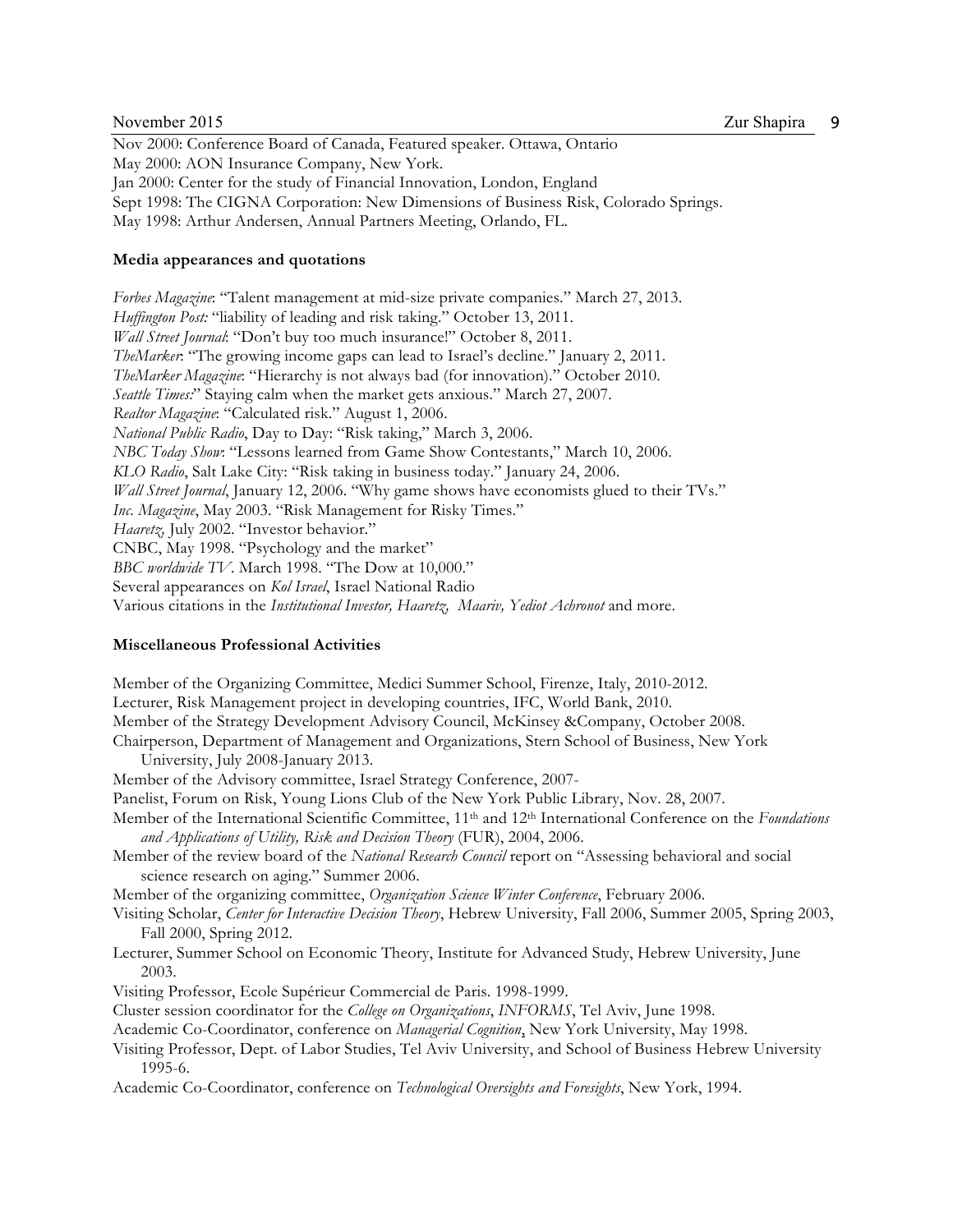Member of the task group on "managerial time horizons," Russell Sage Foundation, 1990-1995. Academic Director, Senior Executive Development Program, Hebrew University, l985-l987. Stanford University, Graduate School of Business, Visiting Scholar, summers, l980 and l985.

- Academic Director, Management course for senior engineers, Israel Aviation Industry, l98l-l982.
- Academic Coordinator, Conference on *Hazardous Technologies and Technological Risks*, Jerusalem, December 1981.
- Coordinator, Program in Organizational Behavior, Hebrew University, l983-l988.
- Academic Director, Management course for senior officers, College of Command, Israel Defense Forces, l980.
- Decision Research, Eugene, Oregon, Visiting Research Associate, l979.
- Regional Representative, Division of Organizational Psychology, International Association of Applied Psychology, l977-l979.
- Professor, Central Institute of Management, Civil Service Commission, State of Israel, l977-1988.
- Instructor, New York State School of Industrial and Labor Relations, Cornell University Extension Program, Rochester, New York, l974-l975.
- Assistant Director, Jerusalem "Khan" Theater, l968-1969.

Assistant Director, Jerusalem "Hapoel" Sport Association, l967-1968.

## **UNIVERSITY SERVICE**

*New York University:* Chairperson of the department of Management and Organizations (7/2008- 1/2013). Alternate Senator, University Senate (1997-1999). Member of the host committee for the evaluation of the Dean of the Business School (1999). Coordinator of the Doctoral Program, Management Department (January 1999-August 2002; January 2005-August 2005). Member of the department tenure and promotion committee, member of the school's committee on the behavioral lab, member of the department's Ph.D. committee; Chair, departmental recruitment committee (July 1991- January 1992, Fall 2003). Member of the Stern School Faculty Council (1993 - 1994). Member of the Stern School's Promotion and Tenure committee (1994-1999). Chair of the Stern School's promotion and tenure committee (1997-1999). Member of the Stern School's Ph.D. admissions review board (1997-2008). Member of the Dean's advisory committee (2000- 2001). Member of the Senior Faculty Peer Review Committee (2001-2004). Member of the advisory committee of the Developmental Center for Evaluation and Research in Patient Safety (2002-2004), NYU's School of Education.

*Doctoral dissertations*: Amy Hurley (chair), Bhatt Vadlamani (committee member), Maxine Garvey (committee member), Patrice Murphy (committee member), Andreas Garcia (Co-chair), Patrizia Porini (committee member), Sari Carp (Co-Chair), Gary Dushnitsky (Co-Chair), Rene Feuerbach (committee member), Jason Kim (Chair), Natalya Vinokurova (committee member), Shellwyn Weston (Committee member), Galia Schwarz (Technion, chair), Jin Bae (Committee member), Elad Green (Co-Chair).

*Post doctoral and non-NYU doctoral students*: Dr. Corrado Gatti (University of Roma La Sapienza), Angela Buljan (University of Zagreb), Javier Perez-Freije (University of St. Gallen, Switzerland), Dr. Ohad Ref (Hebrew University of Jerusalem), Galia Schwarz (Technion).

*Hebrew University:* Member of the faculty senate (1976 - 1978); Head, Program in Organizational Behavior (1982 - 1988), served on several doctoral and master's theses committees in the social sciences. Served on several university wide committees.

#### **CONSULTING**:

Various business firms, governmental agencies, and non-profit organizations including: Arthur Andersen, Electronics Corporation of Israel, El Al Israel Airlines, Bank of Israel, Bank Leumi, Intel, Teva